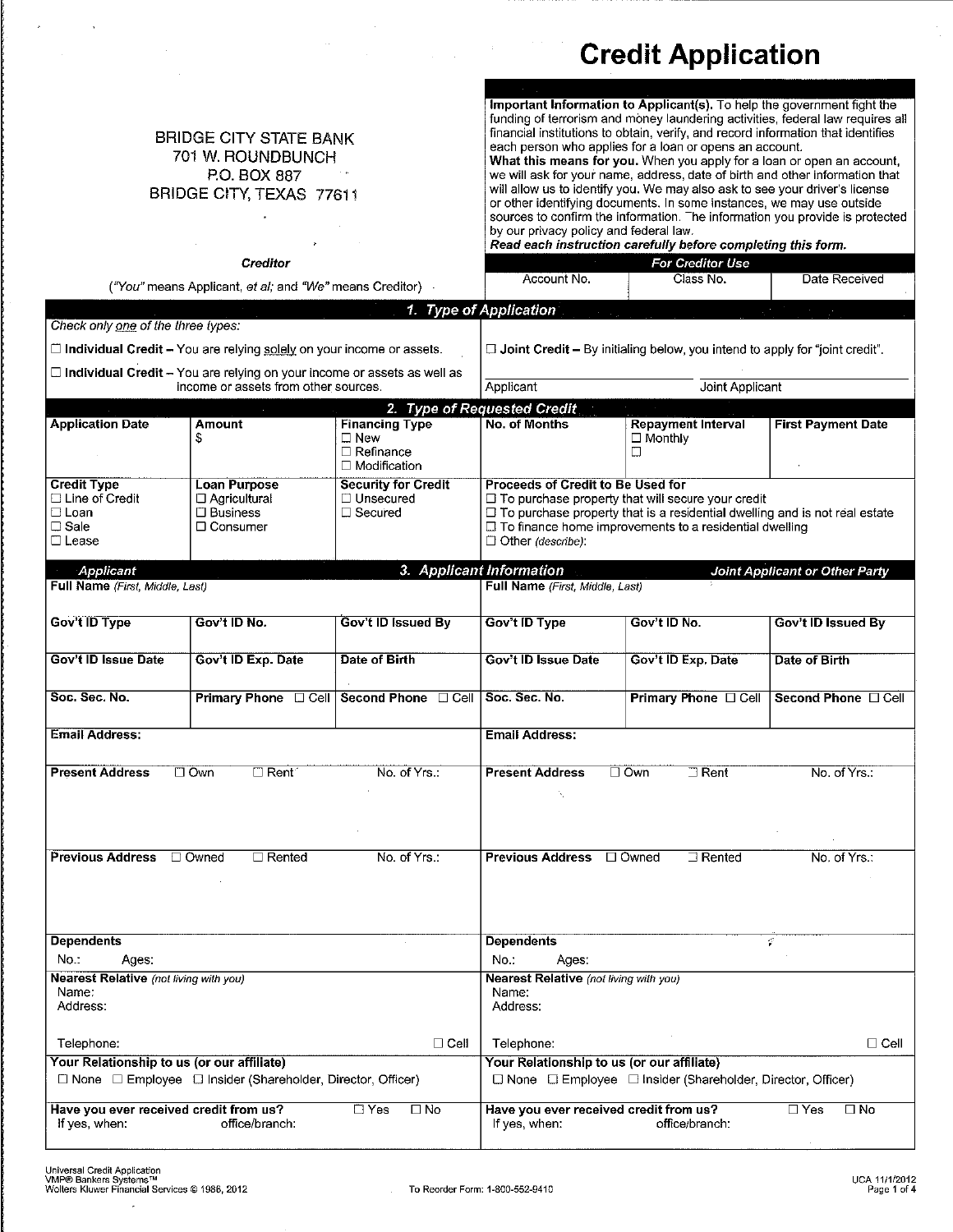## 4. Asset and Debt Information

| <b>Assets Owned</b>                                                    |                                                                                                                                         |                                       |                                                                                                                            |                        |                           |                      |
|------------------------------------------------------------------------|-----------------------------------------------------------------------------------------------------------------------------------------|---------------------------------------|----------------------------------------------------------------------------------------------------------------------------|------------------------|---------------------------|----------------------|
| <b>Type of Asset or</b><br><b>Account Number</b><br><b>Description</b> |                                                                                                                                         | <b>Current</b><br><b>Market Value</b> | <b>Remaining Balance of Lien</b><br>(Enter "0" if none)                                                                    |                        | <b>Asset Owner's Name</b> |                      |
|                                                                        |                                                                                                                                         | \$                                    | \$                                                                                                                         |                        |                           |                      |
|                                                                        |                                                                                                                                         | \$                                    | \$                                                                                                                         |                        |                           |                      |
|                                                                        | $\pmb{\kappa}$                                                                                                                          | \$                                    | \$                                                                                                                         |                        |                           |                      |
|                                                                        |                                                                                                                                         | $\frac{1}{2}$                         | \$                                                                                                                         |                        |                           |                      |
|                                                                        |                                                                                                                                         | \$                                    | \$                                                                                                                         |                        |                           |                      |
|                                                                        |                                                                                                                                         | \$                                    | \$                                                                                                                         |                        |                           |                      |
|                                                                        |                                                                                                                                         | \$                                    | \$                                                                                                                         |                        |                           |                      |
|                                                                        |                                                                                                                                         | \$                                    | \$                                                                                                                         |                        |                           |                      |
|                                                                        |                                                                                                                                         | \$                                    | \$                                                                                                                         |                        |                           |                      |
|                                                                        |                                                                                                                                         | \$                                    | \$                                                                                                                         |                        |                           |                      |
|                                                                        |                                                                                                                                         | \$                                    | \$                                                                                                                         |                        |                           |                      |
|                                                                        |                                                                                                                                         | \$                                    | $\mathbb{S}$                                                                                                               |                        |                           |                      |
| $\Box$ Amounts from<br>Continuation Form                               |                                                                                                                                         | \$                                    | \$                                                                                                                         |                        |                           |                      |
| <b>Total Assets</b>                                                    |                                                                                                                                         | \$                                    | \$                                                                                                                         |                        |                           |                      |
|                                                                        | Outstanding Debts (This section should be charge accounts, installment contracts, credit cards, rent, mortgages and other obligations.) |                                       |                                                                                                                            |                        |                           |                      |
| <b>Creditor Name</b>                                                   | <b>Type of Debt, or</b><br><b>Account Number</b>                                                                                        | <b>Original Amount</b>                | <b>Present Balance</b>                                                                                                     | <b>Monthly Payment</b> | Debtor's Name             | Past Due<br>(Yes/No) |
| Landlord                                                               | Rent Payment                                                                                                                            |                                       | <u> Timba a mata a matsayin a matsayin a matsayin a matsayin a matsayin a matsayin a matsayin a matsayin a matsayin a </u> |                        |                           |                      |
|                                                                        | □ Mortgage                                                                                                                              | \$                                    | \$                                                                                                                         | \$                     |                           |                      |
|                                                                        |                                                                                                                                         | \$                                    | \$                                                                                                                         | \$                     |                           |                      |
|                                                                        |                                                                                                                                         | \$                                    | ${\mathbb S}$                                                                                                              | \$                     | $\ddot{\phantom{a}}$      |                      |
|                                                                        |                                                                                                                                         |                                       |                                                                                                                            |                        |                           |                      |
|                                                                        |                                                                                                                                         | \$                                    | \$                                                                                                                         | \$                     |                           |                      |
|                                                                        |                                                                                                                                         | \$                                    | \$                                                                                                                         | \$                     | $\alpha$                  |                      |
|                                                                        |                                                                                                                                         | \$                                    | $\mathbb S$                                                                                                                | \$                     |                           |                      |
|                                                                        |                                                                                                                                         | ÷.<br>\$                              | \$                                                                                                                         | $\mathbb{S}^n$         |                           |                      |
|                                                                        |                                                                                                                                         | \$<br>$\alpha$                        | \$                                                                                                                         | S                      |                           |                      |
|                                                                        |                                                                                                                                         | \$                                    | ${\mathbb S}$                                                                                                              | \$                     |                           |                      |
|                                                                        |                                                                                                                                         | \$                                    | \$                                                                                                                         | S                      |                           |                      |
| □ Amounts from<br><b>Continuation Form</b>                             |                                                                                                                                         | \$                                    | \$                                                                                                                         | $\mathbb S$            |                           |                      |
| <b>Total Debts</b>                                                     |                                                                                                                                         | \$                                    | \$                                                                                                                         | \$                     |                           |                      |
| <b>Credit References - Name</b>                                        |                                                                                                                                         |                                       | Original Amount Borrowed                                                                                                   |                        | Date Paid in Full         |                      |
|                                                                        |                                                                                                                                         |                                       | $\mathbb S$                                                                                                                |                        |                           |                      |
|                                                                        |                                                                                                                                         |                                       | \$                                                                                                                         |                        |                           |                      |

 $\overline{\phantom{a}}$ 

 $\hat{\boldsymbol{\beta}}$ 

J.

 $\frac{1}{\sqrt{2}}$ 

 $\bar{z}$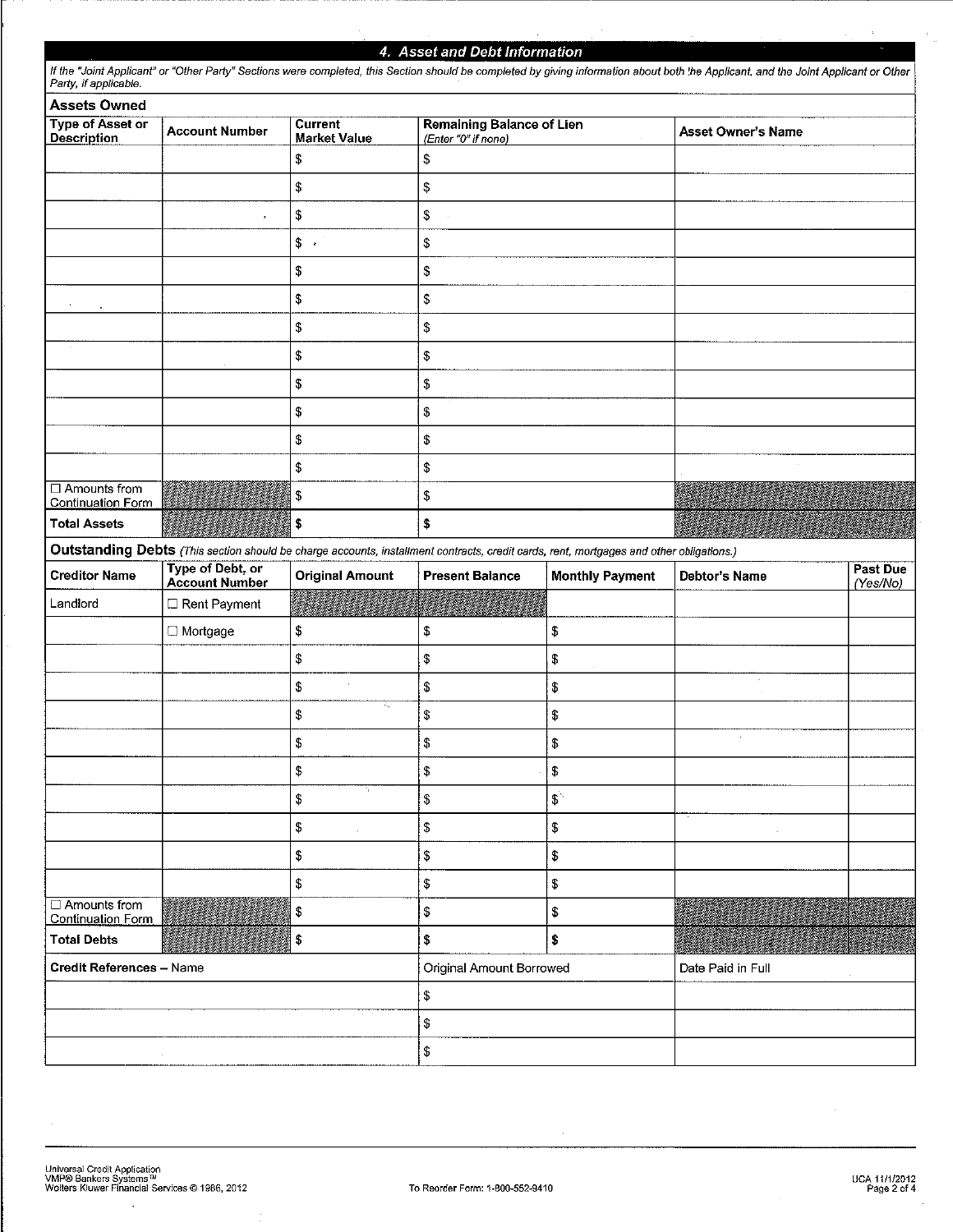| Applicant                                                                                                                                                           |                                                                                                             | 5. Employment Information                                                                                                                                                                                                      | Joint Applicant or Other Party                                         |
|---------------------------------------------------------------------------------------------------------------------------------------------------------------------|-------------------------------------------------------------------------------------------------------------|--------------------------------------------------------------------------------------------------------------------------------------------------------------------------------------------------------------------------------|------------------------------------------------------------------------|
| 1st Employer: □ Current □ Previous □ Self<br>Name:<br>Address:                                                                                                      | No. of Yrs.                                                                                                 | 1st Employer: □ Current □ Previous □ Self<br>Name:<br>Address:                                                                                                                                                                 | No. of Yrs.:                                                           |
| Mgr.:<br>Gross Monthly Salary/Comm.:<br>S<br>Position/Title:                                                                                                        | Phone:                                                                                                      | Phone:<br>Mgr.:<br>Gross Monthly Salary/Comm.:<br>J.<br>Position/Title:                                                                                                                                                        |                                                                        |
| 2nd Employer: $\Box$ Current $\Box$ Previous<br>Name:<br>Address:                                                                                                   | $\square$ Self<br>No. of Yrs.:                                                                              | 2nd Employer: □ Current □ Previous □ Self<br>Name:<br>Address:                                                                                                                                                                 | No of Yrs.:                                                            |
| Маг.:<br>Gross Monthly Salary/Comm.:<br>S<br>Position/Title:                                                                                                        | Phone:                                                                                                      | Phone:<br>Mgr.:<br>Gross Monthly Salary/Comm.:<br>Position/Title:                                                                                                                                                              |                                                                        |
| 3rd Employer: □ Current □ Previous<br>Name:<br>Address:                                                                                                             | No. of Yrs.:<br>⊟ Self                                                                                      | 3rd Employer: □ Current □ Previous<br>Name:<br>Address:                                                                                                                                                                        | $\Box$ Self<br>No. of Yrs.:                                            |
| Mgr.:<br>Gross Monthly Salary/Comm.:<br>S<br>Position/Title:                                                                                                        | Phone:                                                                                                      | Phone:<br>Mgr∴<br>Gross Monthly Salary/Comm.:<br>J.<br>Position/Title:                                                                                                                                                         |                                                                        |
| Applicant                                                                                                                                                           |                                                                                                             | 6. Other Income                                                                                                                                                                                                                | Joint Applicant or Other Party                                         |
| Alimony, child support, or separate maintenance income need not<br>be revealed if you do not wish to have it considered as a basis for<br>repaying this obligation. |                                                                                                             | Alimony, child support, or separate maintenance income need not<br>be revealed if you do not wish to have it considered as a basis for<br>repaying this obligation.                                                            |                                                                        |
| Alimony, child support, separate maintenance received under:<br>$\Box$ Court order                                                                                  | $\Box$ Written agreement $\Box$ Oral understanding                                                          | Alimony, child support, separate maintenance received under:<br>$\Box$ Court order                                                                                                                                             | $\Box$ Written agreement $\Box$ Oral understanding                     |
| Other Income:<br>\$<br>per Month<br>Source:                                                                                                                         |                                                                                                             | Other Income:<br>S<br>per Month<br>Source:                                                                                                                                                                                     |                                                                        |
| credit is paid off:<br>$\Box$ Yes (Explain in section 10.) $\Box$ No                                                                                                | Is any income listed in Sections 4, 5 or 6 likely to be reduced before the                                  | Is any income listed in Sections 4, 5 or 6 likely to be reduced before the<br>credit is paid off:<br>$\Box$ Yes (Explain in section 10.) $\Box$ No                                                                             |                                                                        |
| <b>Applicant</b>                                                                                                                                                    |                                                                                                             | 7. Other Obligations and the contract of the contract of the contract of the contract of the contract of the contract of the contract of the contract of the contract of the contract of the contract of the contract of the c | Joint Applicant or Other Party                                         |
| □ Yes □ No<br>If yes,<br>Amount: \$<br>For whom:<br>To whom:                                                                                                        | Are you a co-maker, endorser, co-signer, surety, or guarantor on any loan,<br>contract or other obligation? |                                                                                                                                                                                                                                | $\Box$ Yes $\Box$ No<br>If yes,<br>Amount: \$<br>For whom:<br>To whom: |
| ⊟Yes ⊡No<br>If yes,<br>Amount: \$<br>For whom:<br>To whom:                                                                                                          | Are there any unsatisfied judgments against you?                                                            |                                                                                                                                                                                                                                | ⊟Yes ⊡No<br>If yes,<br>Amount: \$<br>For whom:<br>To whom:             |
| □ Yes □ No<br>If yes.<br>Amount: \$<br>For whom:                                                                                                                    | Have you been declared bankrupt in the last 10 years?                                                       |                                                                                                                                                                                                                                | ⊟Yes ⊡No<br>If yes,<br>Amount: \$<br>For whom:                         |
| To whom:                                                                                                                                                            |                                                                                                             |                                                                                                                                                                                                                                | To whom:                                                               |
| □ Yes □ No<br>If yes,<br>Amount: \$<br>For whom:<br>To whom:                                                                                                        | Are you obligated to make Alimony, Support or Maintenance Payments?                                         |                                                                                                                                                                                                                                | □Yes □No<br>If yes,<br>Amount: \$<br>For whom:<br>To whom:             |
|                                                                                                                                                                     |                                                                                                             | 8. Property Information (if secured)                                                                                                                                                                                           |                                                                        |
| <b>Property Type</b><br>□ Boat or Vessel<br>□ Certificate of Deposit                                                                                                | <b>Property Description</b>                                                                                 |                                                                                                                                                                                                                                | <b>Property Location and Address</b>                                   |
| □ Deposit Account<br>□ Manufactured Home<br>□ Motor Vehicle<br>□                                                                                                    |                                                                                                             |                                                                                                                                                                                                                                | ¢.                                                                     |
|                                                                                                                                                                     | $\Box$ Residential Dwelling                                                                                 | □ Homestead Property                                                                                                                                                                                                           |                                                                        |
| <b>Primary Use of Property</b><br>□ Agricultural<br>$\Box$ Business                                                                                                 | <b>Property Owner(s) Names &amp; Addresses</b>                                                              |                                                                                                                                                                                                                                |                                                                        |
| $\Box$ Consumer                                                                                                                                                     |                                                                                                             |                                                                                                                                                                                                                                |                                                                        |

 $\overline{\phantom{a}}$ 

 $\label{eq:2.1} \frac{1}{\sqrt{2}}\int_{\mathbb{R}^{2}}\frac{1}{\sqrt{2}}\left(\frac{1}{\sqrt{2}}\right)^{2}dx\leq\frac{1}{2}\int_{\mathbb{R}^{2}}\frac{1}{\sqrt{2}}\left(\frac{1}{\sqrt{2}}\right)^{2}dx$ 

 $\sim$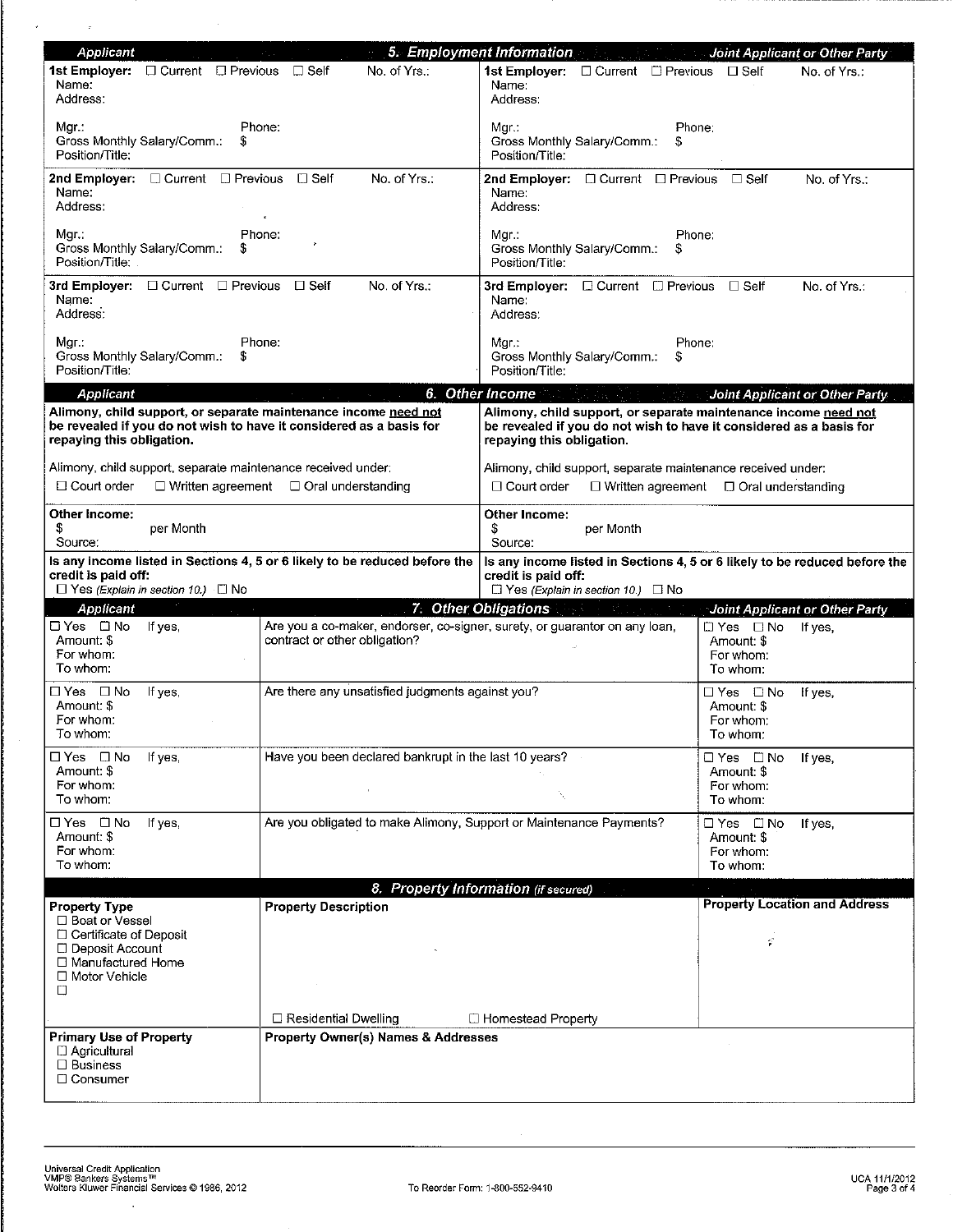| Applicant                                    |                                                                                                                                                                                                                                                                                                                                                                                                                                                                                                                                                                                                                             |                   | <b>9. Marital Status</b>                                      |                                                                                   | <b>Joint Applicant or Other Party</b> |
|----------------------------------------------|-----------------------------------------------------------------------------------------------------------------------------------------------------------------------------------------------------------------------------------------------------------------------------------------------------------------------------------------------------------------------------------------------------------------------------------------------------------------------------------------------------------------------------------------------------------------------------------------------------------------------------|-------------------|---------------------------------------------------------------|-----------------------------------------------------------------------------------|---------------------------------------|
| Leave blank, unless:                         |                                                                                                                                                                                                                                                                                                                                                                                                                                                                                                                                                                                                                             |                   | Leave blank, unless:                                          |                                                                                   |                                       |
| (1) the credit will be secured, or           | (2) you reside in a community property state, or                                                                                                                                                                                                                                                                                                                                                                                                                                                                                                                                                                            |                   | (1) the credit will be secured, or                            | (2) you reside in a community property state, or                                  |                                       |
|                                              | (3) you are relying on property, located in a community property                                                                                                                                                                                                                                                                                                                                                                                                                                                                                                                                                            |                   |                                                               | (3) you are relying on property, located in a community property                  |                                       |
| state, as a basis for repayment.             |                                                                                                                                                                                                                                                                                                                                                                                                                                                                                                                                                                                                                             |                   | state, as a basis for repayment.                              |                                                                                   |                                       |
|                                              | $\Box$ Married (as defined by state law; incl. domestic partnership, civil union)                                                                                                                                                                                                                                                                                                                                                                                                                                                                                                                                           |                   |                                                               | $\Box$ Married (as defined by state law; incl. domestic partnership, civil union) |                                       |
| $\Box$ Separated                             | □ Unmarried (including single, divorced, widowed)                                                                                                                                                                                                                                                                                                                                                                                                                                                                                                                                                                           |                   | $\Box$ Separated                                              | □ Unmarried (including single, divorced, widowed)                                 |                                       |
|                                              | 100 Hot # 1942 3 April 1943 4 The Total Act 2014                                                                                                                                                                                                                                                                                                                                                                                                                                                                                                                                                                            |                   | 10. Additional Information or Explanations                    |                                                                                   |                                       |
|                                              |                                                                                                                                                                                                                                                                                                                                                                                                                                                                                                                                                                                                                             |                   |                                                               |                                                                                   |                                       |
|                                              |                                                                                                                                                                                                                                                                                                                                                                                                                                                                                                                                                                                                                             |                   |                                                               |                                                                                   |                                       |
|                                              |                                                                                                                                                                                                                                                                                                                                                                                                                                                                                                                                                                                                                             |                   |                                                               |                                                                                   |                                       |
|                                              |                                                                                                                                                                                                                                                                                                                                                                                                                                                                                                                                                                                                                             |                   | 11. Notices                                                   |                                                                                   |                                       |
|                                              | California Residents. Each applicant, if married, may apply for a separate account.                                                                                                                                                                                                                                                                                                                                                                                                                                                                                                                                         |                   |                                                               |                                                                                   |                                       |
|                                              | New York Residents. A consumer report may be ordered in connection with your application. Upon your request, we will inform you whether or not a<br>report was ordered. If a report was ordered, we will tell you the name and address of the consumer reporting agency that provided the report. Subsequent<br>reports may be ordered or utilized in connection with an update, renewal or extension of credit for which you have applied.                                                                                                                                                                                 |                   |                                                               |                                                                                   |                                       |
| law.                                         | Ohio Residents. The Ohio laws against discrimination require all creditors make credit equally available to all creditworthy customers, and that credit<br>reporting agencies maintain separate credit histories on each individual upon request. The Ohio Civil Rights Commission administers compliance with this                                                                                                                                                                                                                                                                                                         |                   |                                                               |                                                                                   |                                       |
|                                              | Any person who, with intent to defraud or knowing that he is facilitating a fraud against an insurer, submits an application or files a claim containing a false<br>or deceptive statement is quilty of insurance fraud.                                                                                                                                                                                                                                                                                                                                                                                                    |                   |                                                               |                                                                                   |                                       |
| by the homestead or debt to another lender.  | Texas Residents. The owner of the homestead is not required to apply the proceeds of the extension of credit to repay another debt except debt secured                                                                                                                                                                                                                                                                                                                                                                                                                                                                      |                   |                                                               |                                                                                   |                                       |
|                                              | Wisconsin Residents. Notice to Married Applicants. No provision of any marital property agreement, unilateral statement under Wisc. Statutes § 766.59<br>or a court decree under Wisc. Statutes § 766.70 adversely affects the interests of the Creditor unless the Creditor, prior to the time the credit is granted, is<br>furnished a copy of the agreement, statement or decree or has actual knowledge of the adverse provision when the obligation to the Creditor is incurred.                                                                                                                                       |                   |                                                               |                                                                                   |                                       |
|                                              | For Married Wisconsin Residents. The credit being applied for, if granted, will be incurred in the interest of my marriage or family. I understand the Creditor<br>may be required by law to give notice of this transaction to my spouse.                                                                                                                                                                                                                                                                                                                                                                                  |                   |                                                               |                                                                                   |                                       |
|                                              |                                                                                                                                                                                                                                                                                                                                                                                                                                                                                                                                                                                                                             |                   |                                                               |                                                                                   |                                       |
|                                              |                                                                                                                                                                                                                                                                                                                                                                                                                                                                                                                                                                                                                             |                   | 12. Certifications, Authorizations and Signatures             |                                                                                   |                                       |
|                                              | You certify that everything you have stated in this Credit Application and on any other documents submitted to us are true and correct to the best of your<br>knowledge. You understand that you must update the information contained in this Credit Application if either your financial condition materially changes or<br>we make a request to you orally or in writing. You understand that we will retain this Credit Application whether or not it is approved.                                                                                                                                                      |                   |                                                               |                                                                                   |                                       |
| ask us about our credit experience with you. | You authorize us to request one or more consumer reports, to check and verify your credit and employment history, and to answer questions others may                                                                                                                                                                                                                                                                                                                                                                                                                                                                        |                   |                                                               |                                                                                   |                                       |
|                                              | You authorize us to contact you using any of the telephone numbers listed on this Credit Application or that you subsequently provide us in connection with<br>your credit account - regardless whether the number we use is assigned to a paging service, cellular telephone service, specialized mobile radio service,<br>other radio common carrier service or any other service for which you may be charged for the call. You further authorize us to contact you through the use<br>of voice, text and email and through the use of prerecorded/artificial voice messages or an automatic dialing device.             |                   |                                                               |                                                                                   |                                       |
|                                              | □ Electronic Signature. If checked, You further agree that you have signed this Credit Application with one or more electronic signatures. You intend your<br>electronic signature to have the effect of your written ink signature. You viewed and read the entire Credit Application and notices before you signed it. You<br>received a paper copy of this Credit Application after it was signed. You understand that this Credit Application is in the electronic form that we will keep.<br>We may rely on, and enforce, this Credit Application in the electronic form or as a paper version of the electronic form. |                   |                                                               |                                                                                   |                                       |
|                                              |                                                                                                                                                                                                                                                                                                                                                                                                                                                                                                                                                                                                                             |                   |                                                               |                                                                                   |                                       |
| <b>Applicant Signature</b>                   |                                                                                                                                                                                                                                                                                                                                                                                                                                                                                                                                                                                                                             | Date              | Joint Applicant, or Other Party, Signature<br>(if applicable) |                                                                                   | Date                                  |
|                                              | Notice: It is a federal crime punishable by fine, imprisonment, or both, to knowingly make any false statements concerning any of the above facts as<br>applicable under the provisions of Title 18, United States Code § 1001, et seq.                                                                                                                                                                                                                                                                                                                                                                                     |                   |                                                               |                                                                                   | ÿ                                     |
|                                              |                                                                                                                                                                                                                                                                                                                                                                                                                                                                                                                                                                                                                             |                   | Mortgage Loan Originator Information                          |                                                                                   |                                       |
|                                              | If this Credit Application is secured by a consumer's residential dwelling that is owned by you, we may be required under federal or state law to disclose our<br>mortgage loan origination identification number(s), which are as follows, if applicable:<br>Mortgage Loan Originator's Name and Identifier:<br>Mortgage Loan Origination Company Name and Identifier:                                                                                                                                                                                                                                                     |                   |                                                               |                                                                                   |                                       |
|                                              |                                                                                                                                                                                                                                                                                                                                                                                                                                                                                                                                                                                                                             |                   | For Creditor Use                                              |                                                                                   |                                       |
| <b>Date Received</b>                         | <b>Received By</b>                                                                                                                                                                                                                                                                                                                                                                                                                                                                                                                                                                                                          | Date Action Taken | <b>Action Taken By</b>                                        | <b>Action Taken</b>                                                               | <b>Reason Code(s)</b>                 |

 $\overline{a}$ 

 $\sim$ 

 $\epsilon$ 

 $\frac{1}{2}$ 

 $\hat{\boldsymbol{\beta}}$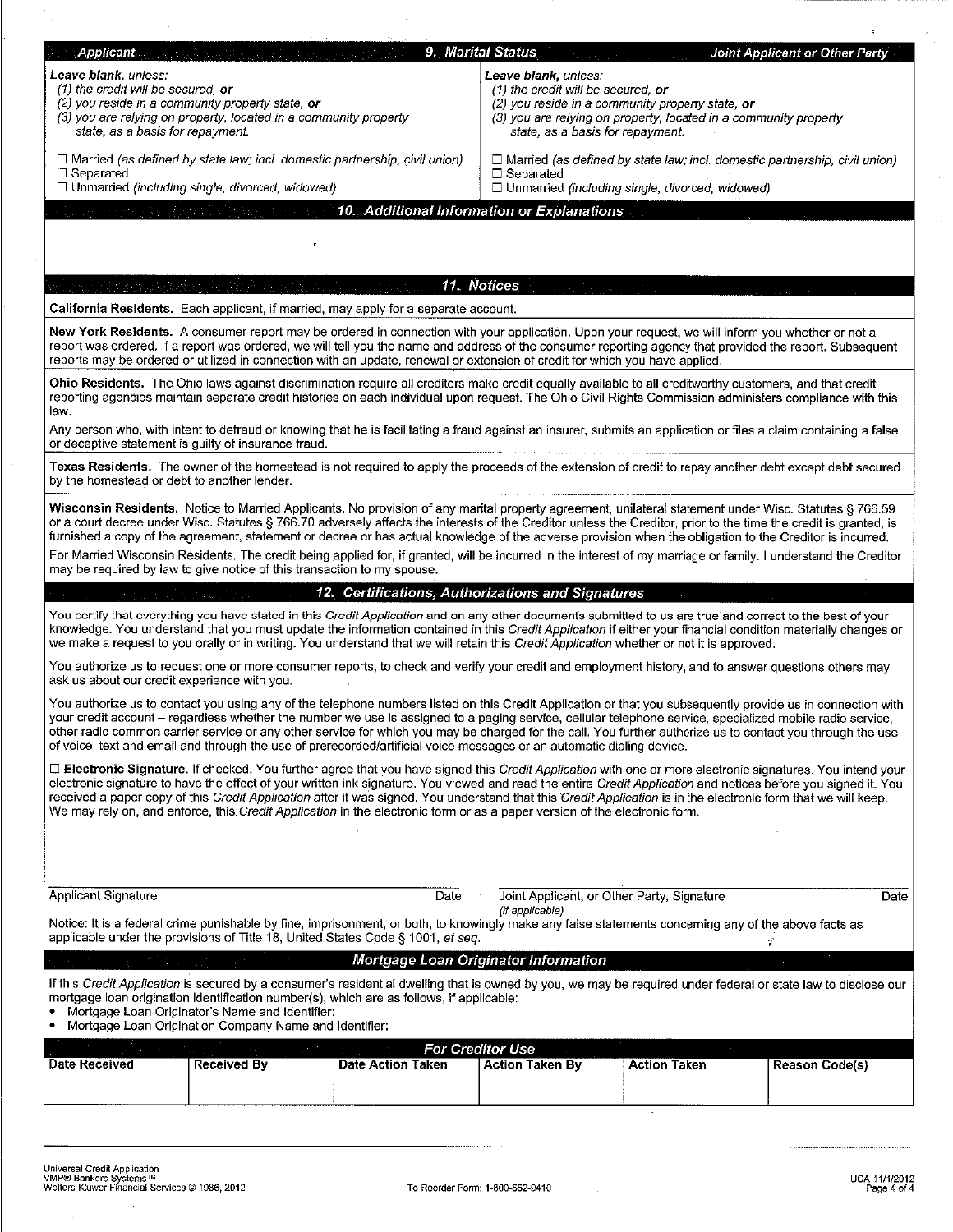## NOTICE REGARDING INACCURATE INFORMATION

As a participant in the consumer reporting system, we furnish information about our experience with you to consumer reporting agencies. These consumer reports allow us to make credit and other opportunities available to you. If you believe that we have furnished information to a consumer reporting agency that is inaccurate please notify us at the following address and identify the specific information that is inaccurate.

**BRIDGE CITY STATE BANK** 

P 0 BOX 887, 701 W. ROUNDBUNCH, BRIDGE CITY, TX 77611 (409) 735-3516

Ÿ